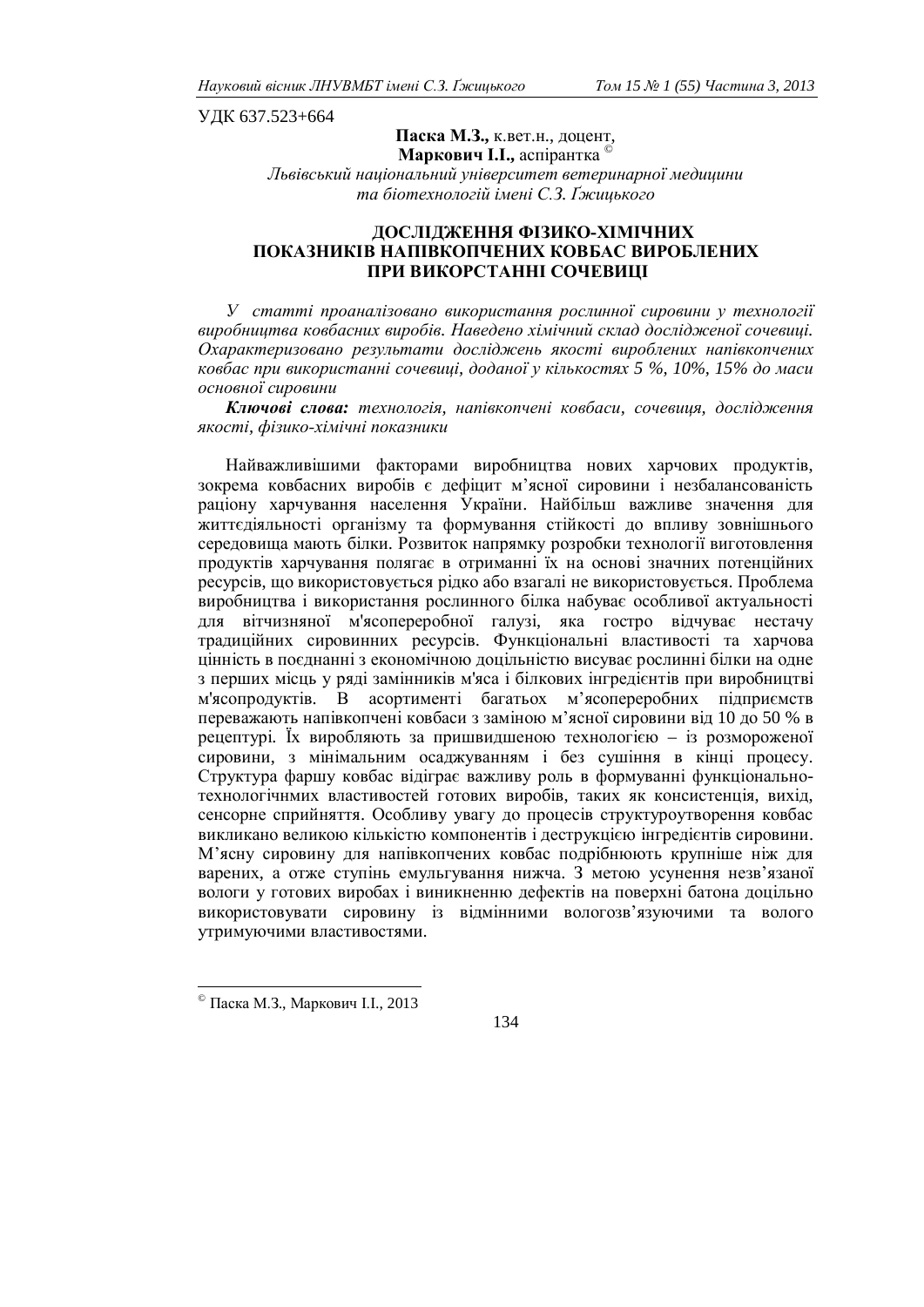Аналіз вітчизняної та зарубіжної літератури дозволяє константувати підвищений інтерес до використання у технології ковбасних виробів рослинної сировини незважаючи на розвиток виробництва різноманітних харчових добавок. Російські науковці працюють над отриманням м'ясних продуктів на основі м'ясної і рослинної сировини, збагачені харчовими волокнами, що мають збільшену харчову і біологічну цінність [1]. Проводяться дослідження зерна сочевиці за хімічним складом. Зернобобова культура сочевиця мястить: незамінні амінокислоти, г/100г (валін – 5,29, ізолейцин – 4,25, лейцин – 5,37, лізин – 7,16, метіонін + цестін – 2,11, треонін – 4,0, триптофан – 0,91, феніланін + тирозин – 8,45), замінні амінокислоти г/100г (аланін – 4,33, аргінін – 8,54, аспарагінова кислота – 11,98, гістидин – 2,95, гліцин – 4,29, глютамінова кислота – 16,45, пролін – 4,37, сірин – 5,20, тирозин – 3,25, цестін – 0,91) [2]. Запатентовано спосіб приготування м'ясного фаршу для ковбас, що включає підготовку сировини, приготування фаршу з внесенням м'ясної сировини, гілратованих білкових лобавок і інших компонентів рецептури. При цьому в якості білкових добавок використовують білкові препарати сочевиці в кількості 9 – 15% до маси фаршу при використанні борошна сочевиці або 20 – 25% до маси фаршу при використанні концентрату або ізоляту білків сочевиці. Спосіб включає підготовку сировини, приготування фаршу з внесенням м'ясної сировини, гідратованих білкових добавок і інших компонентів рецептури. При иьому борошно сочевиці гілратують в співвілношенні 1: 2,0 – 2,5, а концентрат  $\dot{\rm i}$  ізолят білків сочевиці гідратуючу в співвідношенні 1: 3,0 – 4,0. Проводять шприцювання фаршу і термічну обробку з одержанням готового виробу. В результаті лосягається пілвишення біологічної цінності ковбас, зниження їх собівартості, поліпшення функціонально-технологічних властивостей.[3]. Ведуться дослідження щодо використання сочевиці як сировини для виробництва продуктів інтенсивного напрямку [4]. Запатентовано комбінований м'ясо-рослинний напівфабрикат, який має високу харчову цінність, завдяки додаванню до його складу сочевиці, обробленої в екструдері, що забезпечує кращу збалансованість основних поживних речовин та підвищення засвоюваності готового продукту. М'ясо рослинний напівфабрикат у своєму складі містить м'ясну сировину, жир – сирець яловичий або шпиг та додатково – екструдат сочевиці у наступному співвідношенні компонентів, мас. %: м'ясо котлетне яловиче - 40,0, жир-сирець яловичий або свинячий, або обрізки шпику несолоного – 8,94, екструдат сочевиці гідратованої – 24,0, цибуля городня свіжа чищена – 1,0, перець чорний мелений  $-0.06$ , сіль кухонна харчова – 1,2, вода питна – 20,8 [5].

Метою статті є дослідження вироблених напівкопчених ковбас при використанні рослинної сировини – зернобобової культури сочевиці.

Об'єктом дослідження виступають напівкопчені ковбаси, вироблені із додаванням борошна сочевиці у кількості 5%, 10%, 15% до маси основної сировини.

Основними завданнями є дослідження вироблених зразків напівкопчених ковбас за фізико-хімічними показниками (масова частка вологи, масова частка солі, масова частка жиру) і їх аналіз.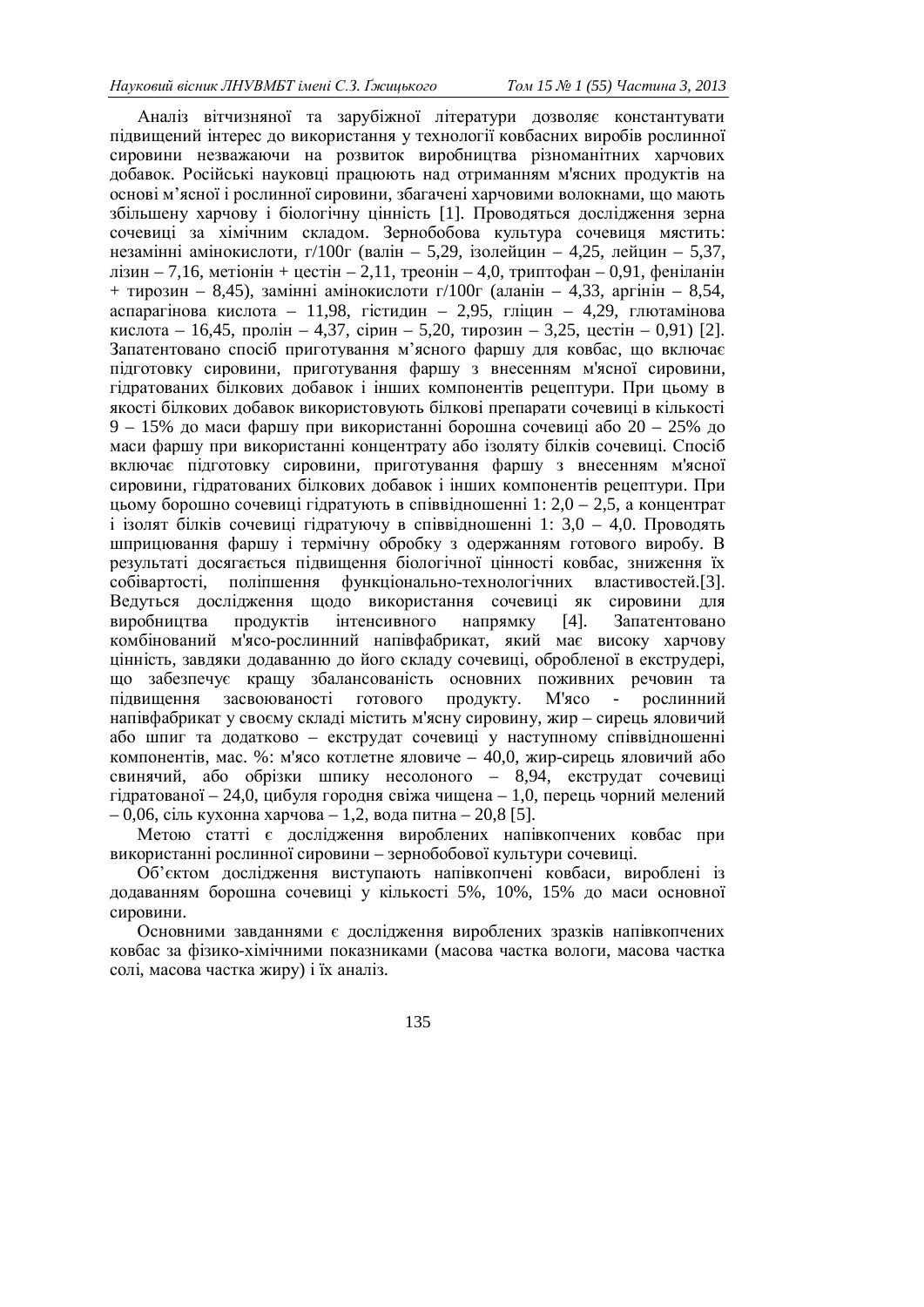На кафедрі технології м'яса, м'ясних та олійно-жирових виробів ЛНУВМ та БТ ім. С.З. Ґжицького було вироблено і досліджено три зразки напівкопчених ковбас при використанні сочевиці, доданої у кількостях 5%, 10%, 15% до маси сировини. Також було замінено свинину жиловану нежирну м'ясом птиці. За контроль взято напівкопчену ковбасу вищого ґатунку "Краківську". З фізикохімічних показників досліджували масову частку вологи, масову частку кухонної солі, масову частку жиру.

Масову частку вологи визначали згілно ГОСТ 9793-74 Пролукты мясне. Методы определения влаги (Продукти м'ясні. Методи визначення вологи).





Надмірна кількость вологи у ковбасних виробах призводить до погіршення їх смакових якостей, є причиною псування продукту. У відповідності до стандарту масова частка вологи у напівкопчених ковбасах вищого ґатунку, зокрема у "Краківській" нормується – не більше 44%. У контрольному зразку масова частка вологи на 1% менша за норму, що відповідає вимогам стандарту. Дослідні зразки вироблених напівкопчених ковбас ми відносимо до І ґатунку. Згідно цього масова частка вологи повинна становити не більше 52% [6]. У зразку №1 спостерігаємо вілповілність вимогам станларту – 44,3 %. У зразках №2 i №3 масова частка вологи становить 46,5% i 49%, що на 5,5% i 3% менше ніж у контролі (рис. 1).

Масову частку кухонної солі визначали згідно ГОСТ 9957-73 Колбасные изделия и продукты из свинины, баранины и говядины. Методы определения хлористого натрия (Ковбасні вироби і продукти зі свинини, баранини, яловичини. Методи визначення хлористого натрію).

Під час виробництва зразків напівкопчених ковбас ми дотримувались класичної рецептури. Дослідні зразки не перевищують норму показника стандарту – не більше 4,5 % вмісту солі. За результатами досліджень у контрольному зразку і зразку  $\mathbb{N}$ я визначено по 2,9 % солі, у зразку  $\mathbb{N}$ °2 – 3,1%, у зразку №3 – 3,0%.

При внесенні до фаршу 5% борошна сочевиці до маси основної сировини, при масовій частці солі 2,9 %, масова частка вологи збільшується в 1 раз у порівнянні із контрольним зразком. При внесенні до фаршу 10% борошна сочевиці, масова частка солі становить 3,1 %, а масова частка вологи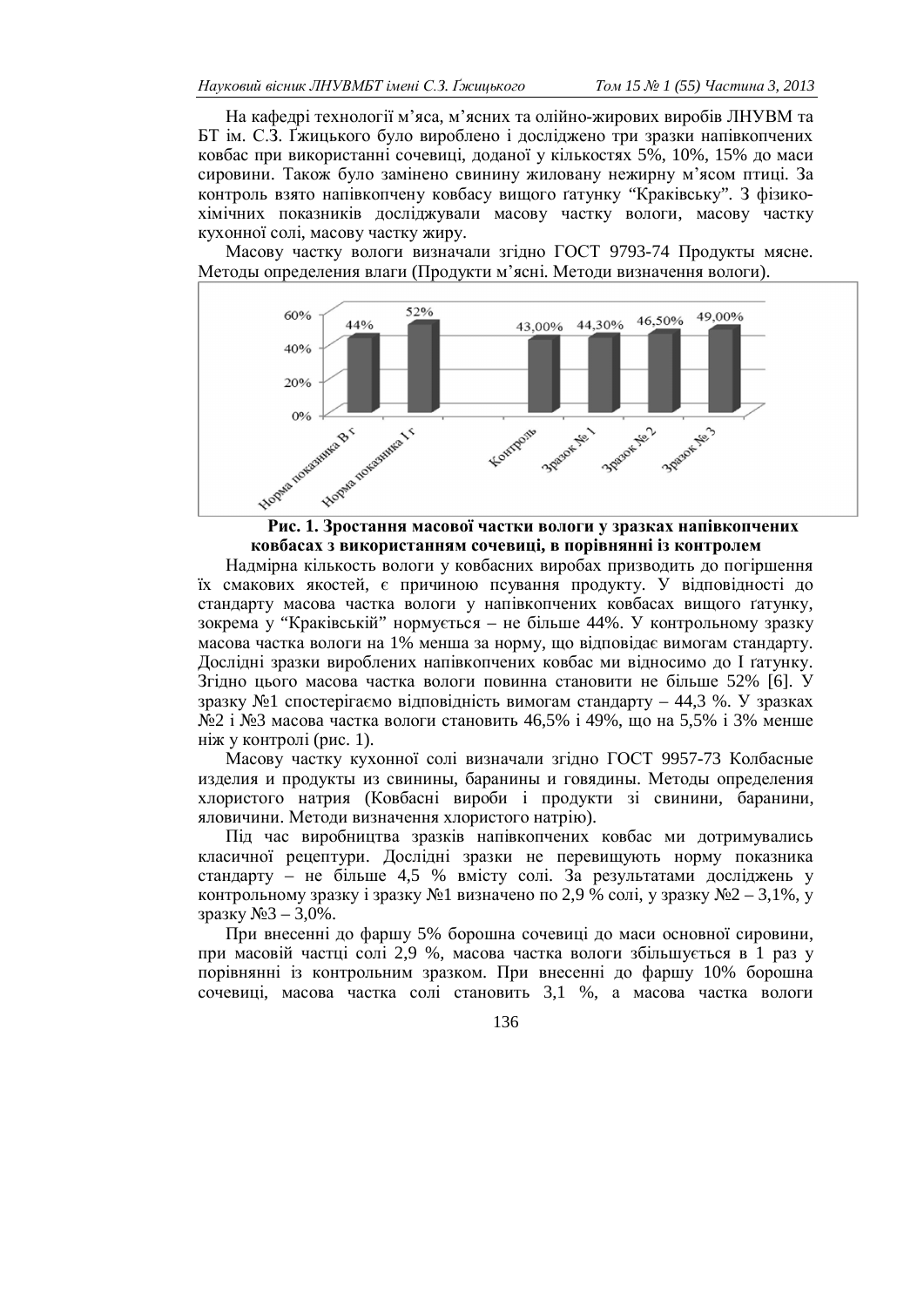збільшується у 2,5 рази. Найбільше підвищення мосової частки вологи спостерігається у зразку №3 – 49 %, що у 3 рази більше в порівнянні з контролем. При цьому масова частка солі становить 3,0%, а кількість внесеної до фаршу сочевиці – 15%. За результатами досліджень вироблених зразків напівкопчених ковбас, внесення до фаршу борошна сочевиці у визначених кількостях сприяє підвищенню волого утримуючої і вологоз в'язучої здатності  $\Phi$ аршу (рис. 2).



## Рис. 2. Зміна масової частки вологи у дослідних зразках ковбас залежно **від кількості доданої сочевиці і вмісту солі**

Все частіше споживачі звертають увагу на калорійність м'яса, обираючи м'ясні продукти з мінімальним вмістом жиру і водночас з високими смаковими якостями. Усім цим вимогам відповідає м'ясо птиці.



Рис. 3. Зменшення масової частки жиру у вироблених у зразках **НАПІВКОПЧЕНИХ КОВбАСАХ З ВИКОРИСТАННЯМ СОЧЕВИЦІ, В ПОРІВНЯННІ ІЗ контролем** 

За результатими досліджень встановлено, що масова частка жиру контрольного зразка, виробленого за класичною рецептурою, становить 31,38 %. Масова частка жиру у дослідних зразках зменшилась на 12,15%, 12%, 13,22% відповідно (рис.3). Отже, вироблені ковбаси характеризуються понеженим вмістом жиру.